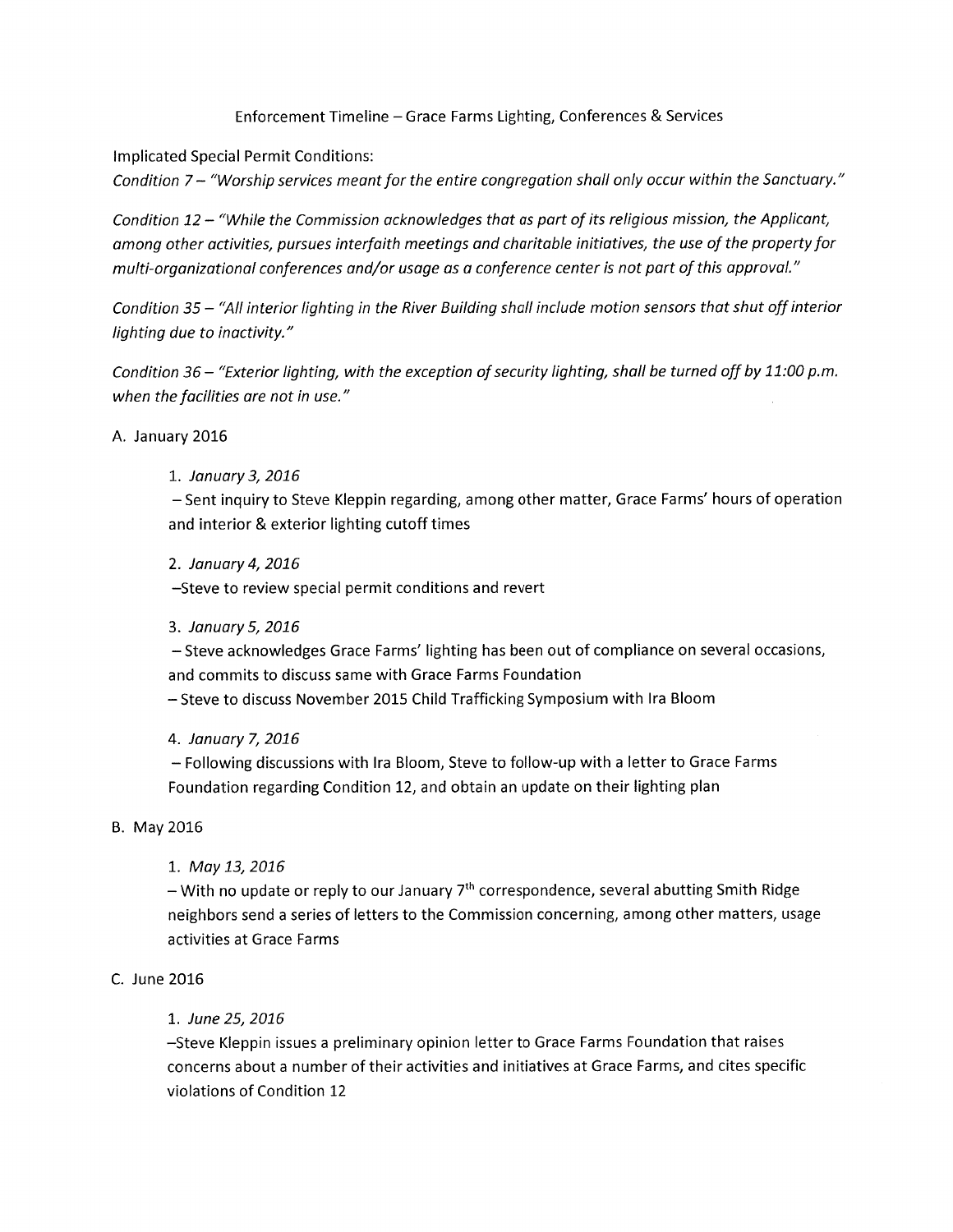## Enforcement Timeline - Grace Farms Conferences, Amplifying Devices & Services

lmplicated Special Permit Conditions:

Condition 7 - "Worship services meant for the entire congregation shall only occur within the Sanctuary."

Condition 12 - "While the Commission acknowledges that as part of its religious mission, the Applicant, omong other octivities, pursues interfoith meetings ond choritoble initiotives, the use of the property for multi-organizational conferences and/or usage as a conference center is not part of this approval."

Condition 39 - "Outdoor use of bullhorns, loudspeakers, or other amplifying devices is prohibited."

## A. February 2016

1. February 5, 2016

- Sent inquiry to lra Bloom regarding usage activities at Grace Farms that we believe violate the above conditions

-lra to discuss with Steve Kleppin

2. February 22,2076

- Having had no reply from lra or Steve, we sent a further inquiry to lra Bloom

- lra indicated again that he would discuss with Steve

### B. April 2016

1. April 25, 2016

- Having had no reply from lra or Steve for over 2 months, we sent a further inquiry based on Grace Farms' Earth Day 2016 commemoration

# C. May 2016

# 1. May 13, 2016

- With no reply to our April Earth Day correspondence, several abutting Smith Ridge neighbors send a series of letters to the Commission concerning, among other matters, usage activities at Grace Farms

### D. June 2016

### 1. June 25, 2016

-Steve Kleppin issues a preliminary opinion letter to Grace Farms Foundation that raises concerns about a number of their activities and initiatives at Grace Farms, and cites specific violations of Condition 12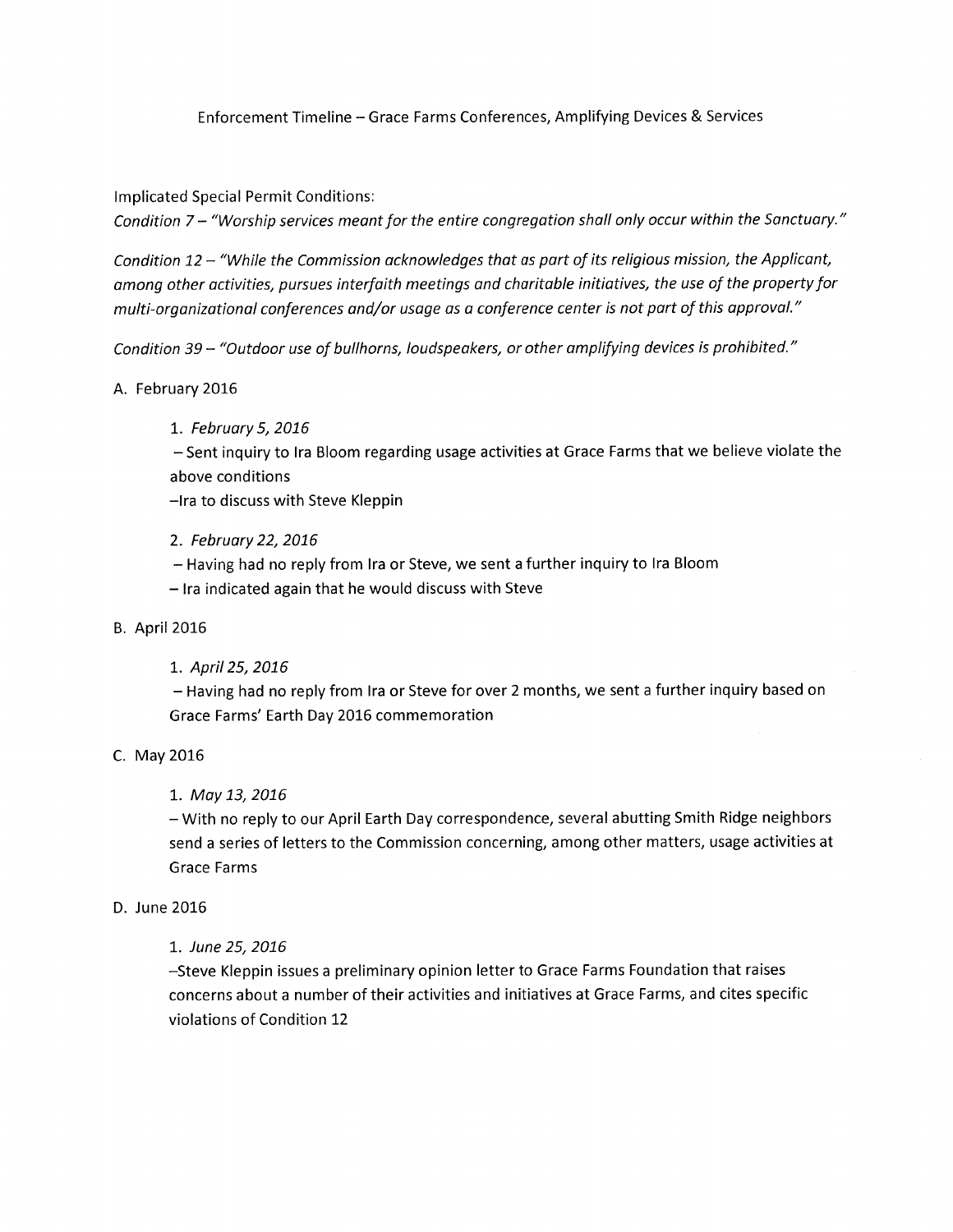From: David Markatos davidmarkatos@gmail.com

Subject: Re: Grace Farms -- New Canaan



To: Steven Kleppin steven klappin@newcanaanct.gov, Ira Bloom ibioom@bmdlaw.com

Cc: Jennifer Holme holme(enn@gmail.com, Bill Hennessey whennessey@carmodylaw.com

Steve, Ira, good evening. We trust you both were enjoying the great spring weather this past weekend.

As you may know, on Saturday, Grace Farms held a community event at their property in commemoration of Earth Day 2016.

During the course of that afternoon, we heard a gentleman on a microphone addressing/directing the participants. We would greatly appreciate your reminding Grace Farms that Special Permit Condition  $#39$  prohibits the outdoor use of amplifying devices at their property.

As the Earth Day commemoration included a number of components, including a farmers' market and a panel of outside experts discussing sustainable capitalism and related topics, we wanted to follow-up on our January  $\&$  February correspondence with you concerning activities at Grace Farms that we believe either run counter to various conditions that were imposed by the P&Z Commission or, in the case of Saturday's farmers' market, would require their own standalone special permit.

With regards to Saturday's symposium on sustainable capitalism, Special Permit Condition #12 prohibits use of the property as a conference center.

Our understanding is that Grace Farms Foundation, as opposed to Grace Community Church, sponsored the Earth Day commemoration, and that the planned activities were open to the general public, and advertised as such, as opposed to limited to the Grace Church congregants and their guests. Had Grace Farms Foundation included amusement rides on Saturday, the commemoration would have been, in substance, little different from the St. Mark's Episcopal Church May Fair which is held only once during any calendar year.

We look forward to understanding the town's position on these activities/developments at Grace Farms, and your guidelines for enforcement when conditions imposed by the P&Z Commission continue to be disregarded.

We would be pleased to discuss the foregoing with you at your earliest convenience. Our home number is  $(203)$  801-0537 if you wish to speak.

Regards, David & Jennifer

On Feb 22, 2016, at 9:12 PM, Ira Bloom <ibloom@bmdlaw.com> wrote:

David: I will discuss with Steve. Ira

Ira W. Bloom Berchem, Moses & Devlin, P.C. 1221 Post Road East Westport, CT 06880

Direct Dial: (203) 571-1715 Main Office Number: (203) 227-9545 Fax: (203) 227-2443 ibloom@bmdlaw.com www.bmdlaw.com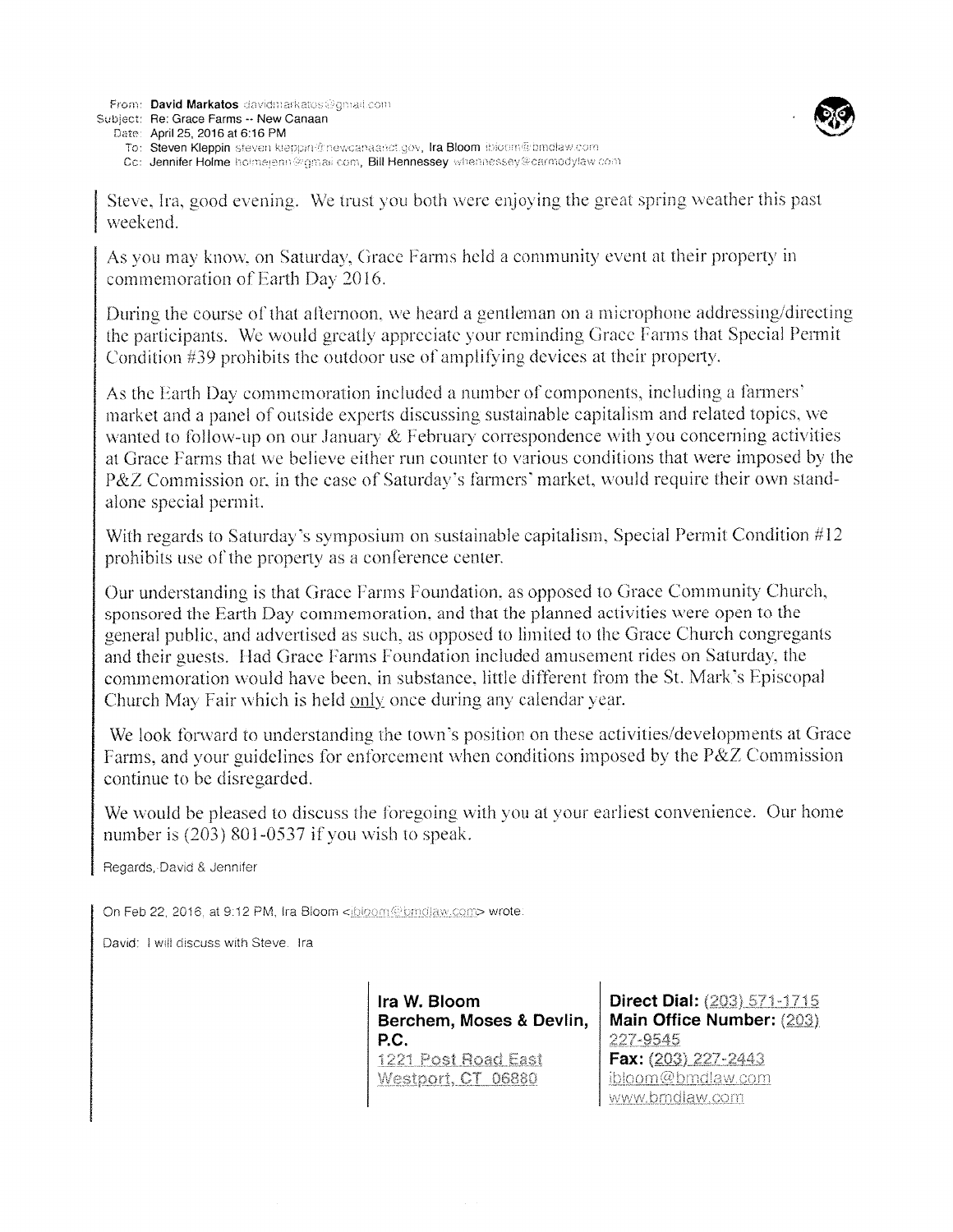CONFIDENTIALITY NOTICE: This email transmission (and/or the attachments accompanying it) may contain legally privileged and confidential information, and is intended only for the use of the individual or entity named above. If you are not the intended recipient, you are hereby notified that any dissemination, disclosure, distribution or copying of this communication is strictly prohibited. If you have received this communication in error, please promptly notify the sender by reply email and destroy the original message.

On Feb 22, 2016, at 4:33 PM, David Markatos <davidmarkatos@gmail.com> wrote:

fra, good afternoon. We just wanted to circle back with you on this. Could you please let us know the town's position on these conditions.

We also wanted to bring to your attention the planned Winter Outing on March 5th at Grace Farms. As with the child trafficking symposium, this event is sponsored by the Foundation with no apparent involvement by Grace Church It would be helpful to us and other abutting neighbors to understand how these activities square with the basis for the amended special permit.

Kind regards, David

On Feb 5, 2016, at 1:17 PM, Ira Bloom <ibloom@bmdlaw.com> wrote:

David and Jennifer: Thank you for this summary. I have to follow the usual protocol and send this to Steve Kleppin for his review. I will discuss with Steve. Thanks. Ira

> Ira W. Bloom Berchem, Moses & Devlin, P.C. 1221 Post Road East Westport, CT 06880

**Direct Dial:** (203) 571-1715 Main Office Number: (203) 227-9545 Fax: (203) 227-2443 ibloom@bmdlaw.com www.bmdlaw.com

CONFIDENTIALITY NOTICE: This email transmission (and/or the attachments accompanying it) may contain legally privileged and confidential information, and is intended only for the use of the individual or entity named above. If you are not the intended recipient, you are hereby notified that any dissemination, disclosure, distribution or copying of this communication is strictly prohibited. If you have received this communication in error, please promptly notify the sender by reply email and destroy the original message.

On Feb 5, 2016, at 8:20 AM, David Markatos < davidmarkatos@gmail.com> wrote:

Ira, good morning

By way of introduction, Jennifer and I own the property at 1328 Smith Ridge Road in New Canaan, and are abutting owners to both Parcel 1 (47.98 acres) owned by Grace Property Holdings (Holdings) and Parcel 2 (26.38 acres) owned by the Grace Farms Foundation (Foundation).

Following the opening of Grace Farms last October, there have been several developments that we have become aware of and/or experienced at our property, that we believe run counter to several conditions that were imposed by the New Canaan P&Z Commission (Commission) in April 2013 when approving the special permit for Holding's development of Parcel 1, and we are reaching out to you to understand the town's position with respect to these conditions.

A. Condition 7 - Services only in the Sanctuary

Condition 7 - "Worship services meant for the entire congregation shall only occur within the Sanctuary."

We understand from a December 18<sup>th</sup> article published in the New Canaan Advertiser that Holdings had sought and received an exception from this condition for Grace Community Church's (Church) 2015 Christmas services, and has requested a similar exception for the Church's planned Easter services this year.

From an abutting neighbors' perspective, we believe that (i) the abutting neighbors should have been advised of, and ومخلفه لخط وخجم ومعجب لخراجتهم والخراس للمراجع والمراوية والمتواطئ والمراوي والمراوي والمراوي والمراوي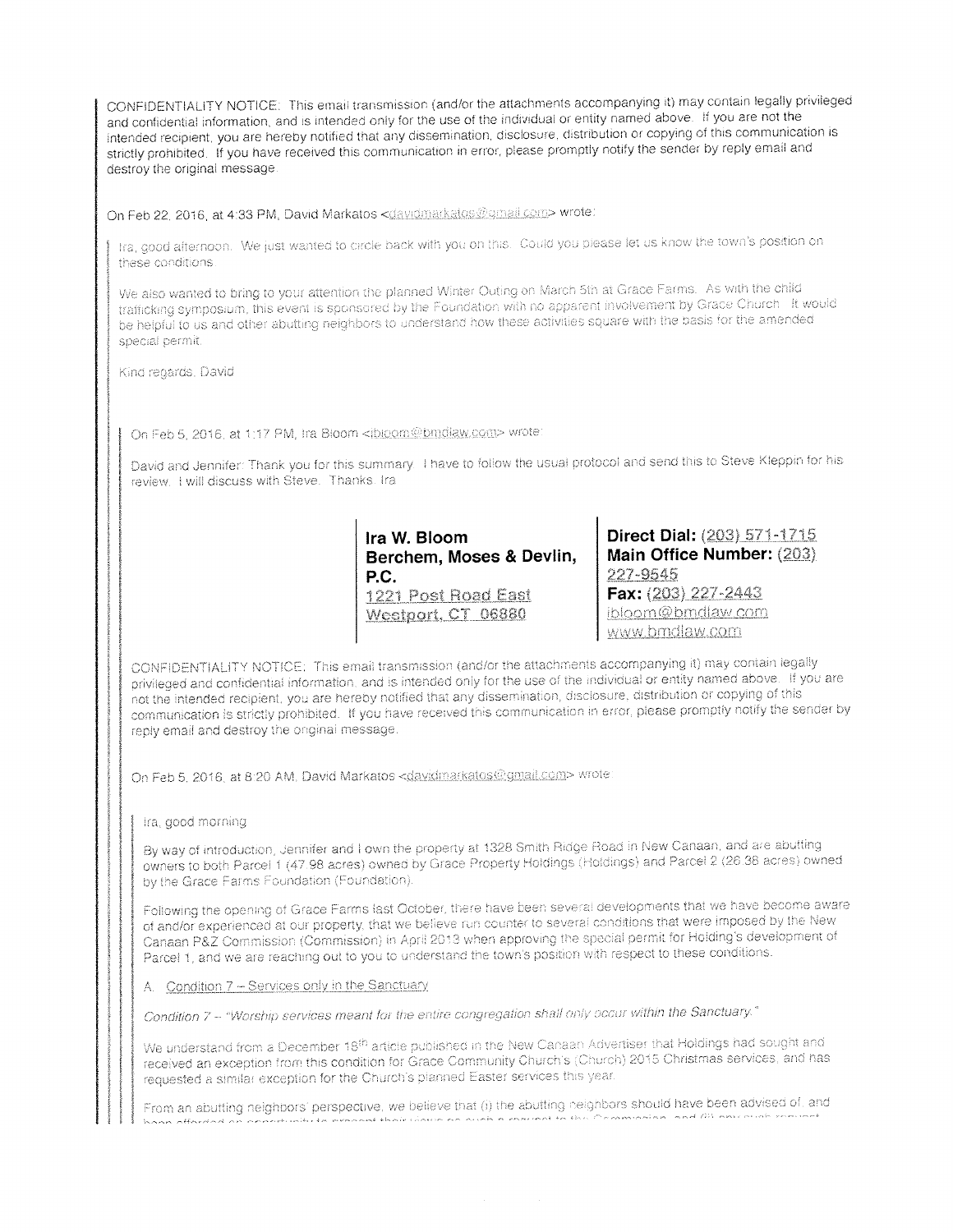הפפון שווהתפת שון הממהתונותול זה מופספות ותפת מופחה שיות שחינו פופקתסאו זה עיתונותו השמה לתוך שנול אחרו ופלתפאר should have been treated by the Commission as a request to amend the special permit, and be subject to the procedures relevant to a special permit amendment.

While we can understand that Holdings may not be happy with certain of the conditions that the Commission imposed when granting the special permit, it is equally true that the Commission did not accept wholesale the conditions proposed by the neighborhood, and now that Grace Farms is operating, the neighborhood would likely have additional requests for conditions that could not have been reasonably anticipated in the abstract based on the activities and events that have taken place at Grace Farm since its opening.

#### B. Condition 12-The River is not a Conference Center

Condition 12 - "While the Commission acknowledges that as part of its religious mission, the Applicant, among other activities, pursues interfaith meetings and charitable initiatives, the use of the property for multi-organizational conferences and/or usage as a conference center is not part of this approval.<sup>1</sup>

On November 5<sup>th</sup> and 6<sup>th</sup> last year, the Foundation organized and sponsored a two-day symposium on child trafficking at which representatives from more than a dozen organizations presented on various topics or participated as panelists in various panel discussions The Church had no involvement with this symposium as evidenced on their website and in press announcements related to the symposium. The special permit granted by the Commission was for the development of Parcel 1 for use by the Church as a "Religious Institution" which the New Canaan Zoning Regulations define narrowly as "[a] place where persons regularly assemble for religious worship, and which is maintained and controlled by a religious body which is organized to sustain public worship."

In our view, Condition 12 is quite clear -- multi-organizational conferences, such as the November child trafficking symposium, that are not organized and sponsored by the Church and unrelated to the Church's religious mission of ". chang[ing] lives for the better by helping people to know Jesus Christ, to grow in Christ-like character and to live out authentic Christian community..." are strictly prohibited.

#### C. Condition 39 - No Amplifying Devices

Condition 39 - "Outdoor use of bullhorns, loudspeakers, or other noise amplifying devices is prohibited."

At some point following the opening of Grace Farms, the Foundation installed an amplified "sound sculpture" on Parcel 2 adjacent to a walking path and the large pond. This "sound sculpture" - an approximately 2 minute long sound work ~ is presented throughout the year on the half-hour until dusk. We can hear this sound work across our entire two-acre property. Given the volume levels, we presume that other surrounding properties on Lukes Wood, Puddin Hill and Smith Ridge also can hear this amplified sound work.

In conversations with representatives of the Foundation, we understand that their position is that this amplified work has been installed on Parcel 2 and therefore is not subject to Condition 39. We respectfully disagree with the Foundation's position.

As part of the River experience, Holdings and the Foundation have proceeded to incorporated Parcel 2 into the development of Parcel 1 by means of walking trails, staging areas for overflow parking, etc. That is to say, the parcels comprising Grace Farms are viewed and treated as one property, such that the walking trails that Holdings have developed run across both Parcels, and for certain events at the River building the Foundation has designated parking areas on the lawns of Parcel 2. While we believe that this conflation of Parcels 1 and 2 and specific development/use of Parcel 2 is in contravention of the Special Permit and express representations made to the Commission by representatives of Holdings and the Foundation during the application hearings, the fact is that invitees of Grace Farm are carrying on activities on both Parcels 1 and 2, and that, under such circumstances, the Special Permit conditions do in fact apply to any related activities that may be taking place on Parcel 2.

We look forward to understanding the town's position on these developments at Grace Farms, and would be pleased to discuss the foregoing with you at your earliest convenience. Our home number is (203) 801-0537 if you wish to speak.

Regards

David Markatos & Jennifer Holme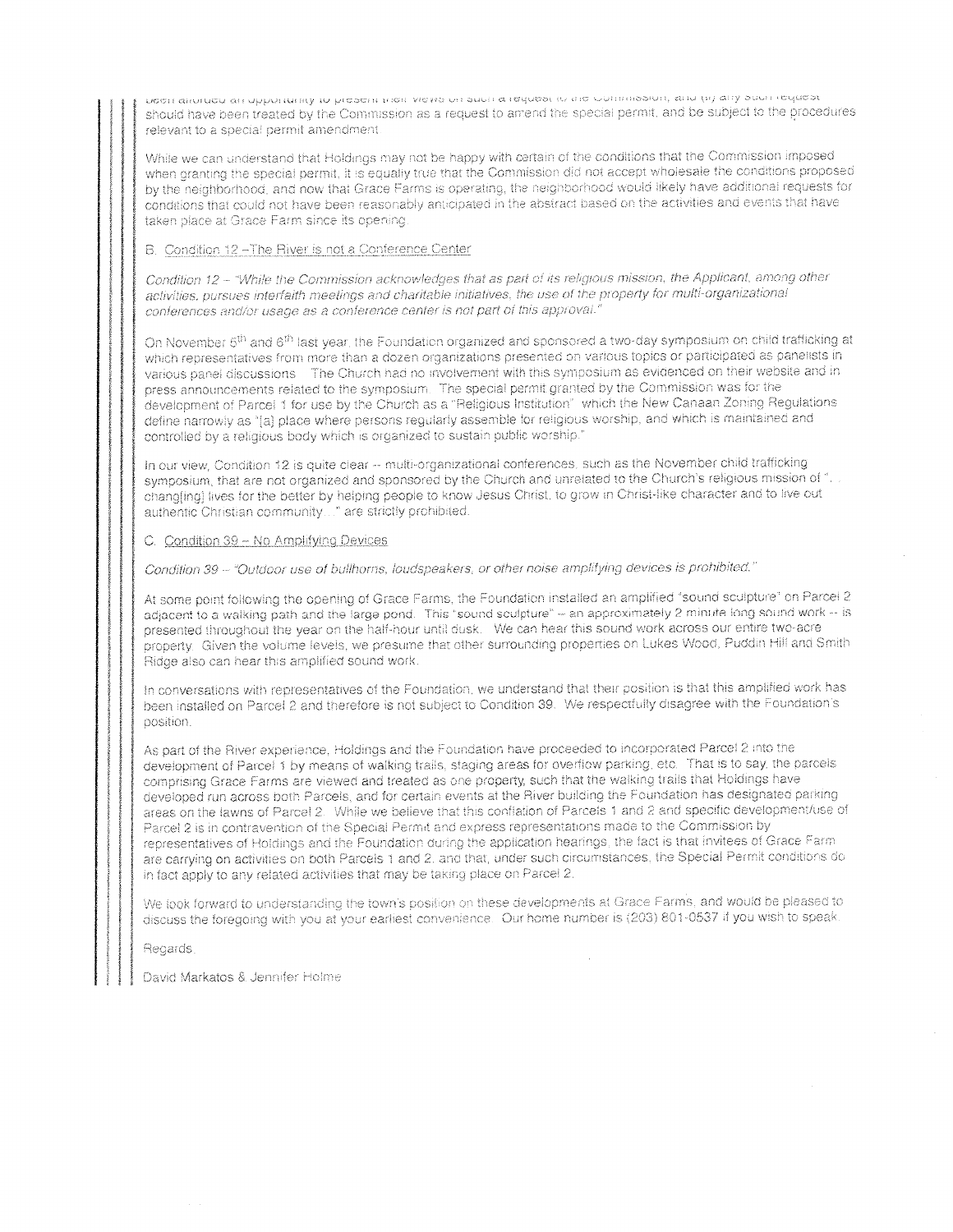From: David Markatos davidenariestos@gmail.com

Subject: Re: Grace Farms Condition Review

Date: January 7, 2016 at 4:46 PM To: Kleppin, Steven Steven.Kleppin@newcamamct.gov

Co: Jennifer Holme holmejerini agmail com

Ok; many thanks Steve for the update. We appreciate it.

To be honest, we just wish that Grace Church would respect the agreed P&Z conditions -- their actions just continue to demonstrate an approach of "we will do what we please, when we want" with no respect for boundaries or the impact that their actions may have on other parties.

#### David

#### Sent from my iPhone

On Jan 7, 2016. at 3:32 PM, Kleppin, Steven <Steven.Kleppin@newcanaanct.gov> wrote

#### Hi David,

I just met with Ira about your email, specifically condition #12. He recommended I follow-up to Grace with a letter. We both feel that based on the information you shared with us that they are walking a very thin line on whether that is a violation or not. I am also going to request that Grace provide me with an update on the lighting for all interior & exterior lighting.

Steve

-----Original Message-----From: David Markatos [mailto:davidmarkatos@gmail.com] Sent: Tuesday, January 05, 2016 3:07 PM To: Kleppin, Steven Cc: Jennifer Holme Subject: Re: Grace Farms Condition Review

Ok; many thanks Steve for your feedback

Please let us know what the town attorney's view is on Grace's compliance with condition #12.

#### Regards, David

#### Sent from my iPhone

On Jan 5, 2016, at 2.13 PM, Kleppin, Steven <Steven.Kleppin@newcanaanct.gov> wrote

Jennifer/David,

I had a meeting last night & went by the facility around 9:30 & have observed it over several times the last couple of months after dark. I will forward your email to the Grace folks for comment. I have met with them on several occasions since they've opened & I believe they are now turning off all interior lights by 9 PM. I will confirm that time with them. I am not sure about what time the up-lighting of the trees is being turned off but I will clanfy that as well. I did notice the lights on the 2 barn buildings being very visible on several occasions.

I will also reach out to our attorney to get his opinion on condition #12 & the event held at the church to determine whether that is contrary to the approved condition or not.

Please note that the Commission approved the use of the gymnasium for overflow seating on Christmas Eve and Easter, with the proviso that there were no negative impact. I am not aware of any. It is my understanding that they did not need to use the extra space and remained below capacity within the sanctuary. In addition, they have been utilizing a shuttle service from the small shopping center in Vista which has alleviated the traffic

Steve

-----Original Message-----From: David Markatos [mailto:davidmarkatos@gmail.com] Sent: Sunday, January 03, 2016 10:53 AM To Kleppin, Steven Co., leonifer Holme

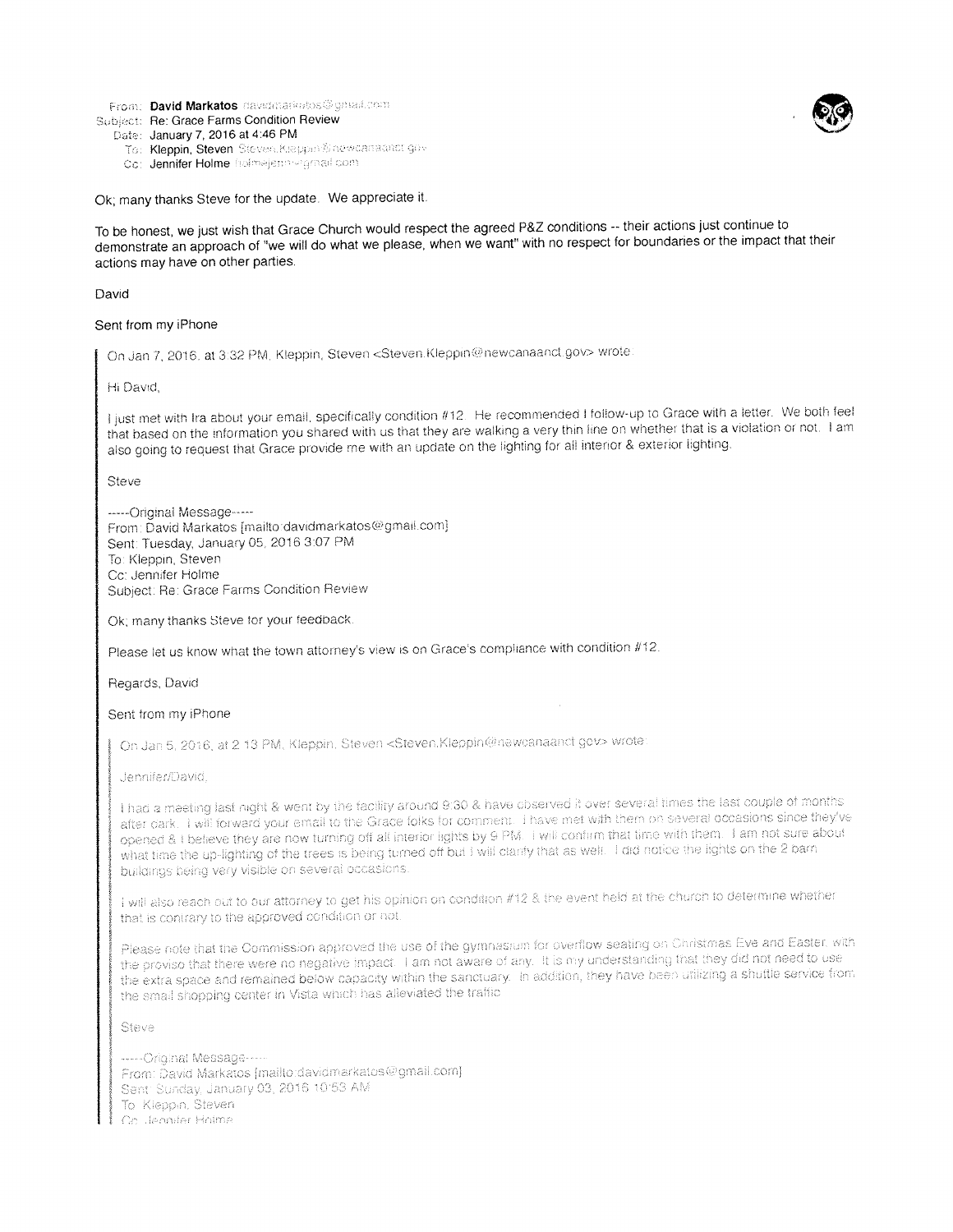Subject: Grace Farms Condition Review

#### Hi Steve

Since the opening of Grace Farms, we have seen the exterior lights on well past 11pm which is in violation of special permit condition #36. The lighting included all interior structures as well as exterior lighting (for example, outdoor tree lighting) which were on well beyond the 11pm cutoff. If you could please confirm with Grace Farms that their required interior light sensors are working and request that they furn off any exterior non-security lighting, that would be much appreciated. As noted during the special permit hearings, the facility should not be used operationally past 11pm. If you could remind them of this requirement, that would be much appreciated

With regards to the amplified sound exhibit on the north parcel, thank you for the reference to the police department. As that exhibit has continued to be played, we will ask the police to confirm that the decibel level at our property line comports with state requlations for our residential zone.

Also, are you aware that the foundation is holding multi organizational functions/conferences which is prohibited by special permit condition #12? A recent example was the two day conterence held by the Grace Farms Foundation back on November 5 and 6. See the attached agenda/press announcement/calendars. Our understanding is that the usage as a conference center is not part of the approved usage of the facility. All conferences should be directed and sponsored by the Church and not be multi organizational. This one was clearly not sponsored by the Church and is being driven by Grace Farms Director of Justice Initiatives If you could look into this matter, we appreciate it.

We also noted that you had granted an exception to special permit condition #7 with respect to Grace Church's Christmas services. From an abutting neighbor point of view, we believe that, at a minimum, that the surrounding neighbors should have been consulting and agreed to this exception, or that a formal P&Z hearing should have taken place to discuss this matter and vote on the 1 time exception. We would appreciate that approach being taken for any further exceptions to this condition that Grace Church may seek - we note in the Advertiser article that Grace Church was seeking to extend this exception to their Easter services as well as future holiday services.

Thanks and let us know if you would like to discuss any of the above Happy to chat

Jennifer Holme David Markatos 1328 Smith Ridge Rd